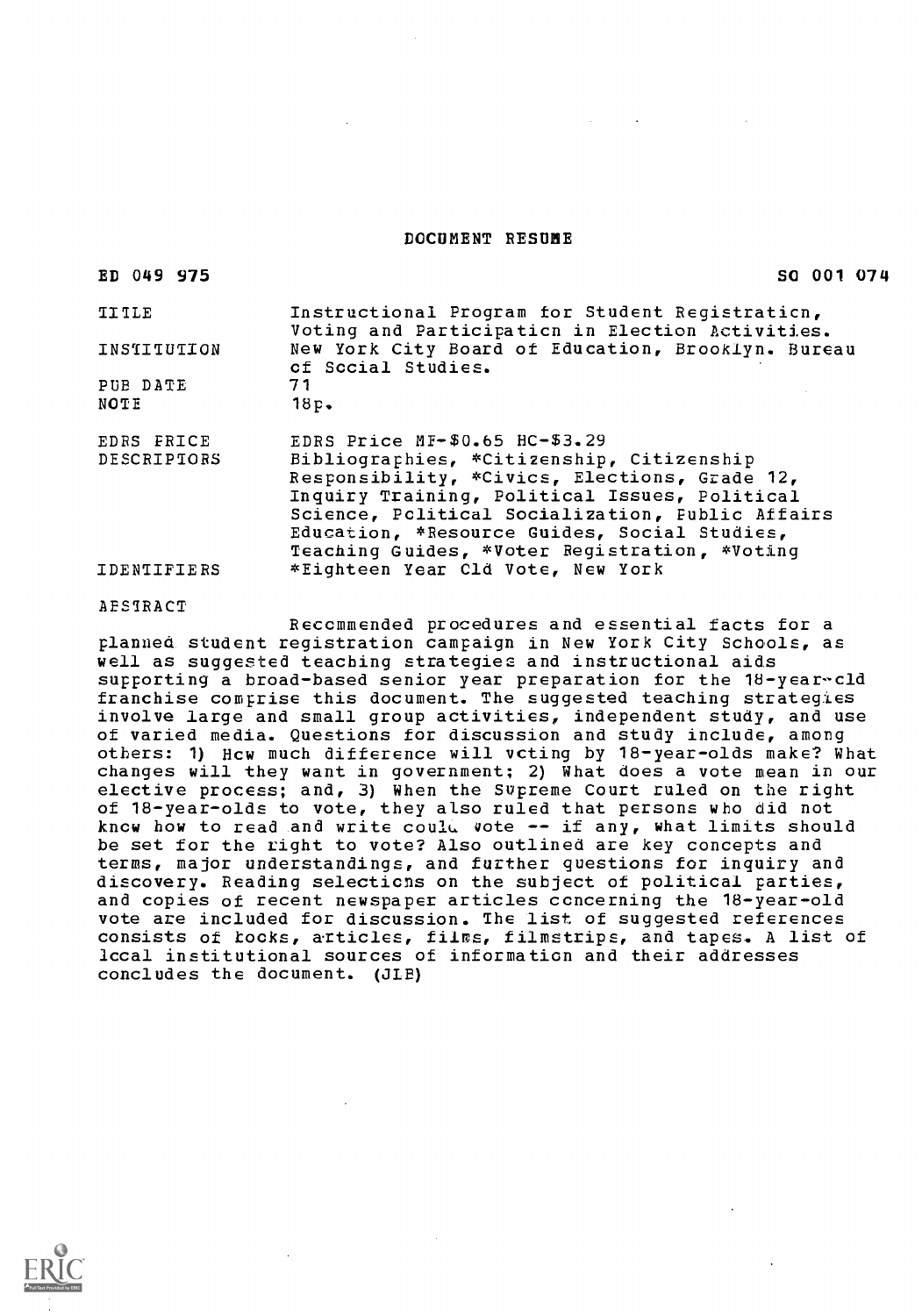## $\mathbf{1}$

an amplitude committee.

IN BOARD OF EDUCATION OF THE CITY OF NEW YORK OFFICE OF INSTRUCTIONAL SERVICES 110 LIVINGSTON S1PEET, BROOKLYN, N.Y. 11201

ŧ

U.S. DEPARTMENT OF HEALTH,<br>
EDUCATION & WELFARE<br>
DETAINS DOCUMENT HAS BEEN REPRO-<br>
THIS DOCUMENT HAS BEEN REPRO-<br>
DUCED EXCITY AS RECEIVED FROM<br>
THE PERSON OR ORGANIZATION ORIG-<br>
INATING IT. POINTS OF VIEW OR OPIN-<br>
IONS S

To: Assistant Superintendents - Office of High Schools High School Principals Assistant Principals - Supervision Social Studies High Schools

Ladies and Gentlemen:

Ro: Citizenship Education and Registration of Eligible Voters in High School.

In a letter from this office dated January 28, 1971, I requested that plans be made during Spring 1971 for:

- An instructional program in the Senior Year which will stress the importance of student registration, voting and active participation in election procedures.
- Procedures for voter registration of 18 year-olds.

Enclosed herewith are recommended procedures for voter registration and suggested teaching strategies. The Board of Elections will be a cooperating partner in this program. Representatives from the professional staff, League of Woman Voters and Board of Elections assisted the Bureau of Social Studies in this citizenship education program.

 $\pmb{\eta}$  $\bullet$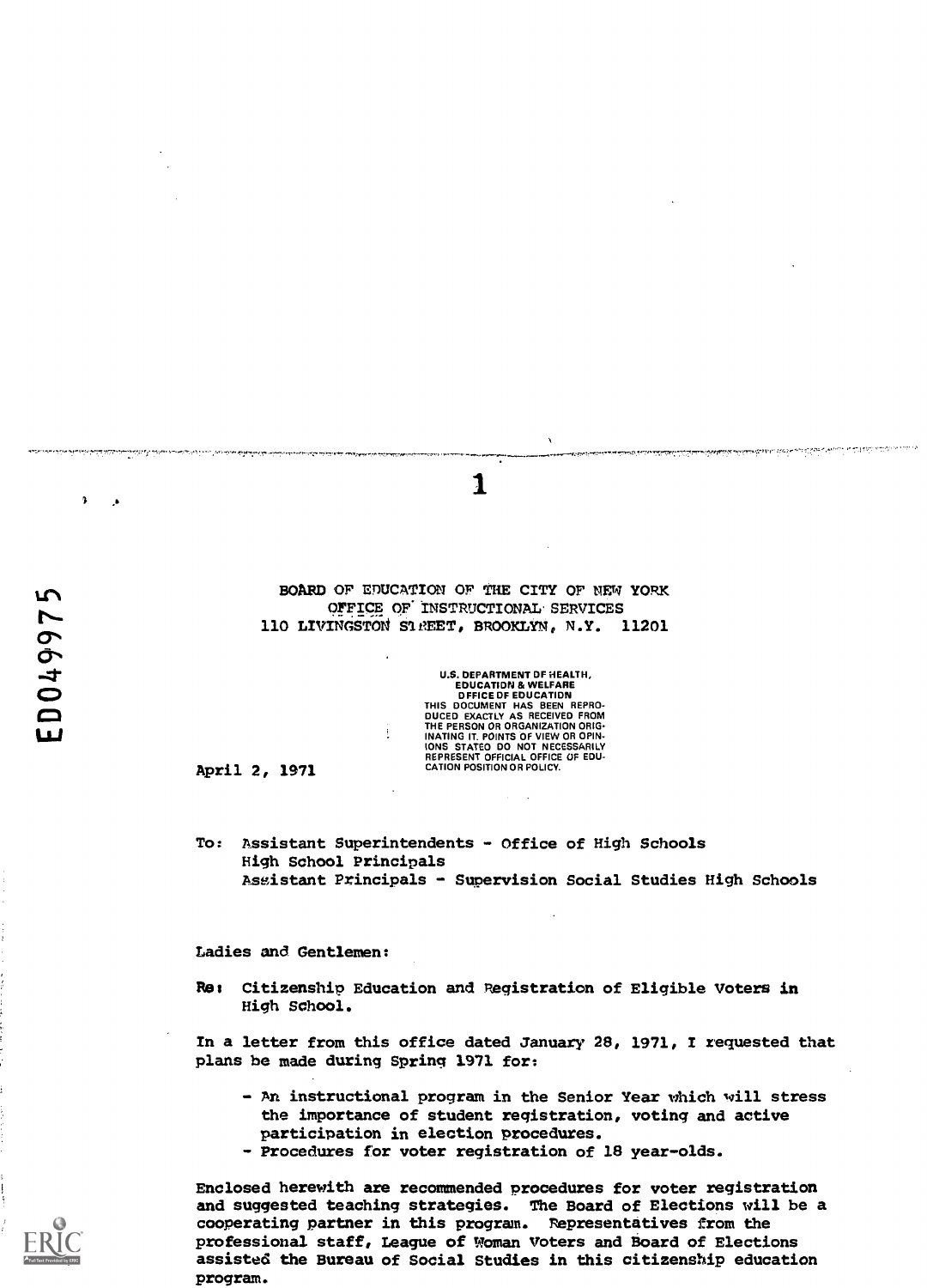Enclosed herewith are recommended procedures for voter registration and suggested teaching strategies. The Board of Elections will be a cooperating partner in this program. Representatives from the professional staff, League of Woman Voters and Board of Elections assisted the Bureau of Social Studies in this citizenship education program.

<u>TERRAT ALAM KANADI MENJERAH PERANG PERANG PADA ANG PERANG PADA ANG PERANG PADA ANG PADA ANG PADA PADA PADA PE</u>

I trust it will prove of value to you.

Sincerely yours,

SEELIG LESTER Deputy Superintendent

SL:LWI:mp

Enc./1

 $560004$ 

 $h \geq 0$ 

Contents

Page

| Recommended Procedures For Pegistration |  |
|-----------------------------------------|--|
|                                         |  |
| Some Essential Facts and Practices For  |  |
|                                         |  |
| Some Suggested Teaching Strategies  3   |  |
| Suggested Teaching Materials  4         |  |
| Suggested References  8                 |  |
| Source of Information-Organizations  10 |  |
| Acknowledgements  10                    |  |

OSPORATIONALIST TAIKA TALAN SANTA KARA TARAH YA MARA YA MARA YA MARA MARA YA MARA YA MARA YA MARA YA MARA YA MA

 $\mathbf{A} \in \mathbb{R}^{n \times n}$ 

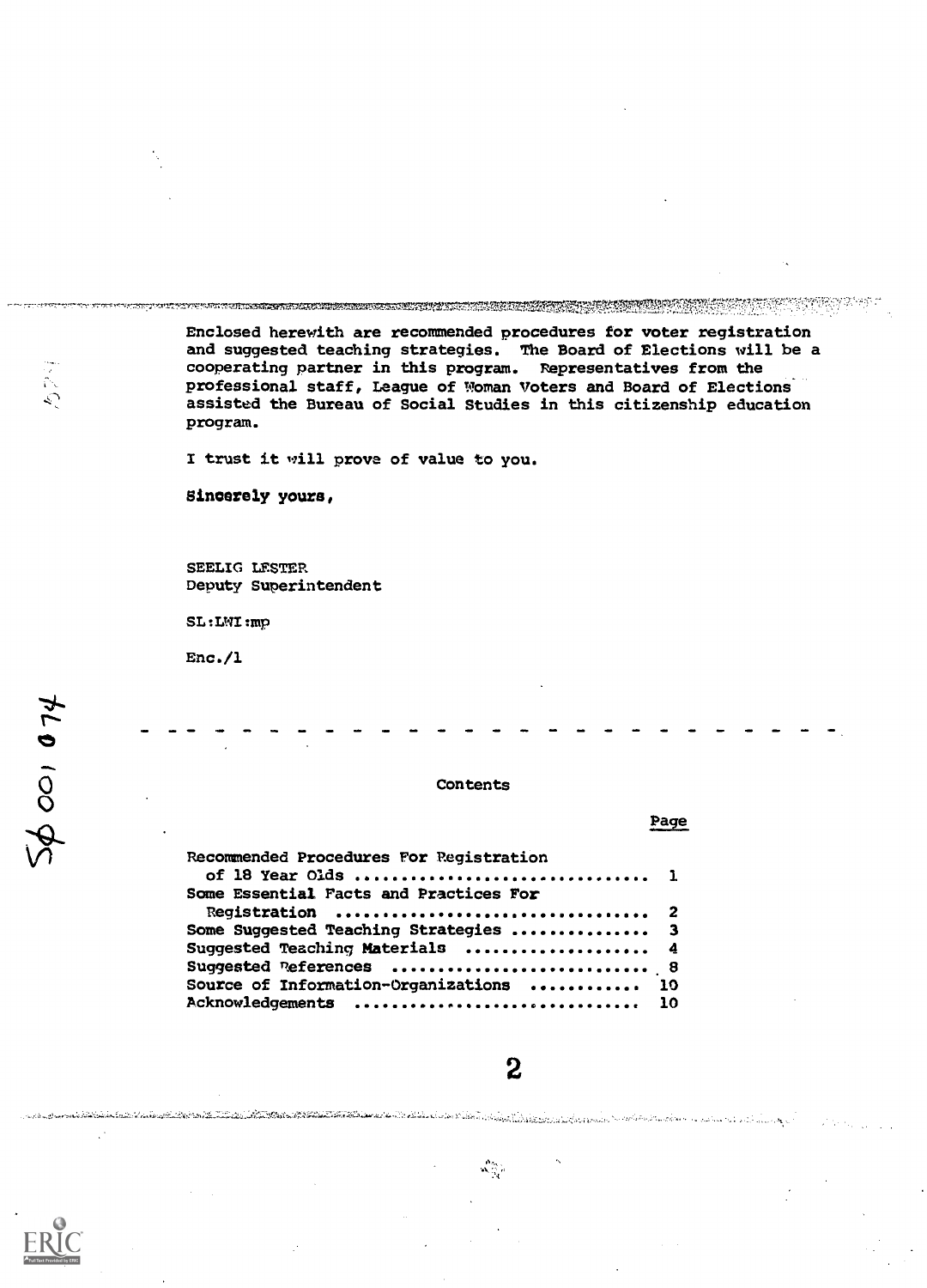# 3

BOARD OF EDUCATION OF THE CITY OF NEW YORK BUREAU OF SOCIAL STUDIES 131 Livingston Street Brooklyn, New York 11201

INSTRUCTIONAL PROGRAM FOR STUDENT REGISTRATION, VOTING AND PARTICIPATION IN ELECTION ACTIVITIES

Recommended Procedures For Registration Campaign

- Each school should formulate its own plans, within the guidelines below, based on local conditions.
- The Principal should designate a staff member as voterregistration coordinator - preferably the Assistant Principal-Supervision of Social Studies.
- The Board of Elections will contact each school within the next few weeks to arrange for a definite schedule when registration will take place at a mutually convenient date.
- Designated representatives of The Board of Elections will meet with school officials, student leaders and teachers at each school, to train them in registration procedures and to deputize them as registrars.
- At the scheduled dates for registration the Board of Elections will provide one or more Co-ordinators to over-see the actual registration process, as well as all the required materials and supplies for registration.
- An intensive program in citizenship education involving social studies, language arts, student leadership and government, using materials in this circular should precede actual registration in school.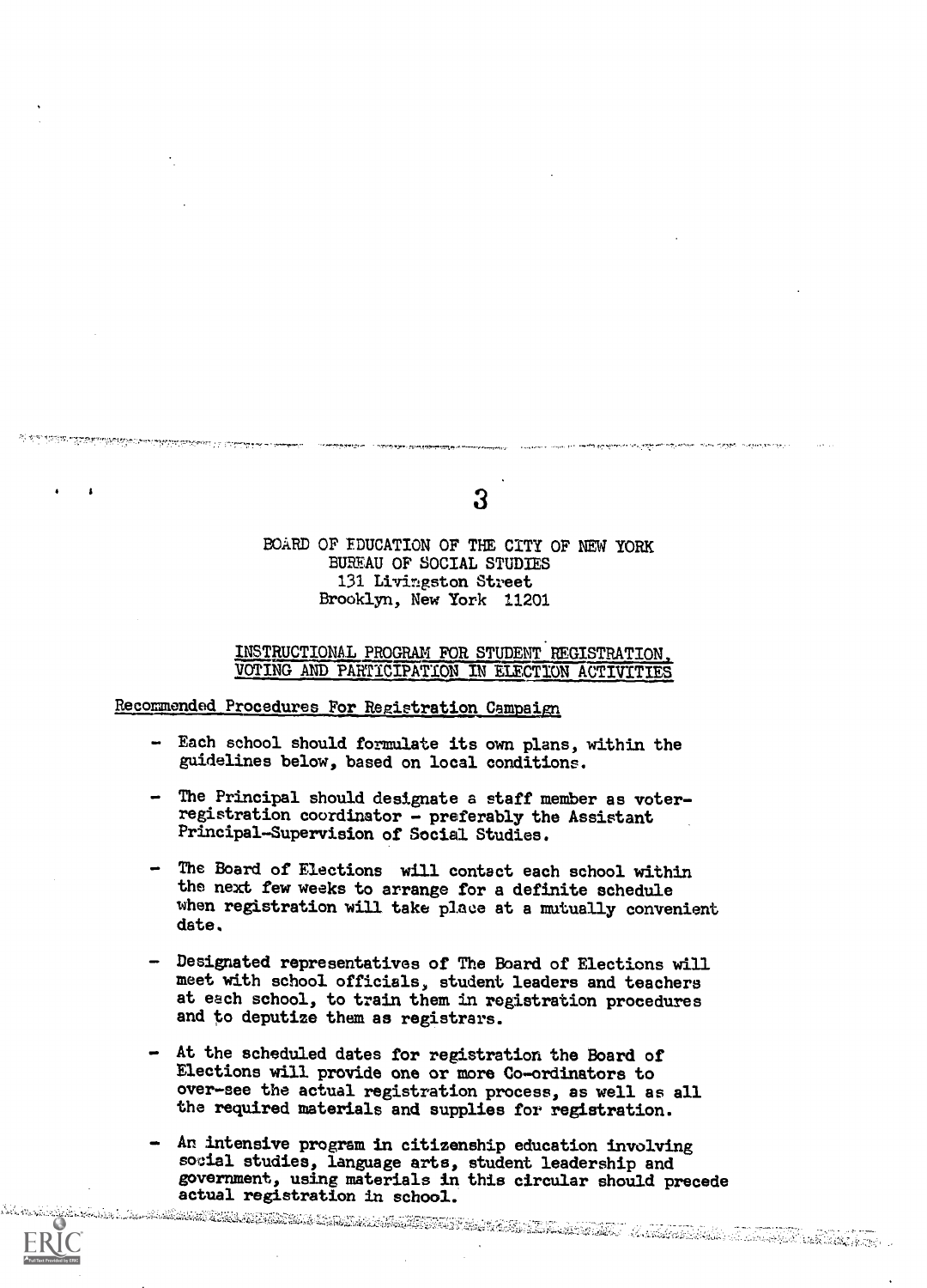Suggested Plan For Voter Registration Campaign

ÿ

- Establish steering committee of students, Coordinator Student Affairs, Advisor of Student Government, teachers and administrators, under the direction of the Assistant Principal-Supervision of Social Studies.

 $\%$ Til $\%$ R.M. Ph $\%$ laru. 1, 1,378, 1, 2007, 1071, 1071, 1071, 1071, 1071, 1081, 1081, 1081, 1081, 1081, 1081, 1081, 1081, 1081, 1081, 1081, 1081, 1081, 1081, 1081, 1081, 1081, 1081, 1081, 1081, 1081, 1081, 1081, 1081,

- Train student-discussion teams on political power of youth. party structure and politics, registration and voting. Members of Leadership Class may be utilized.
- Schedule student teams to visit senior social studies and/or English classes. Also junior year classes should be included with students who will be 18 years old on, or before, November 3, 1971.
- Set aside 3-5 days of instruction in junior and senior Social Studies classes for review and reenforcement of citizenship education relating to political process, parties and individual rights and responsibilities. SEE ATTACH SUGGESTED LEARNING ACTIVITIES.
- Arrange for registration procedures with representative of Board of Elections: Mr. Ludwig Gelobter, Special Coordinator Board of Elections 80 Varick Street New York, N.Y. 10013 Tel. 226-2600
	- e.g. Registration in subject classes (preferred procedure) Registration tables in Lobby Registration and Voting Laboratory-Room decorated and equipped to stimulate interest in political affairs.



. .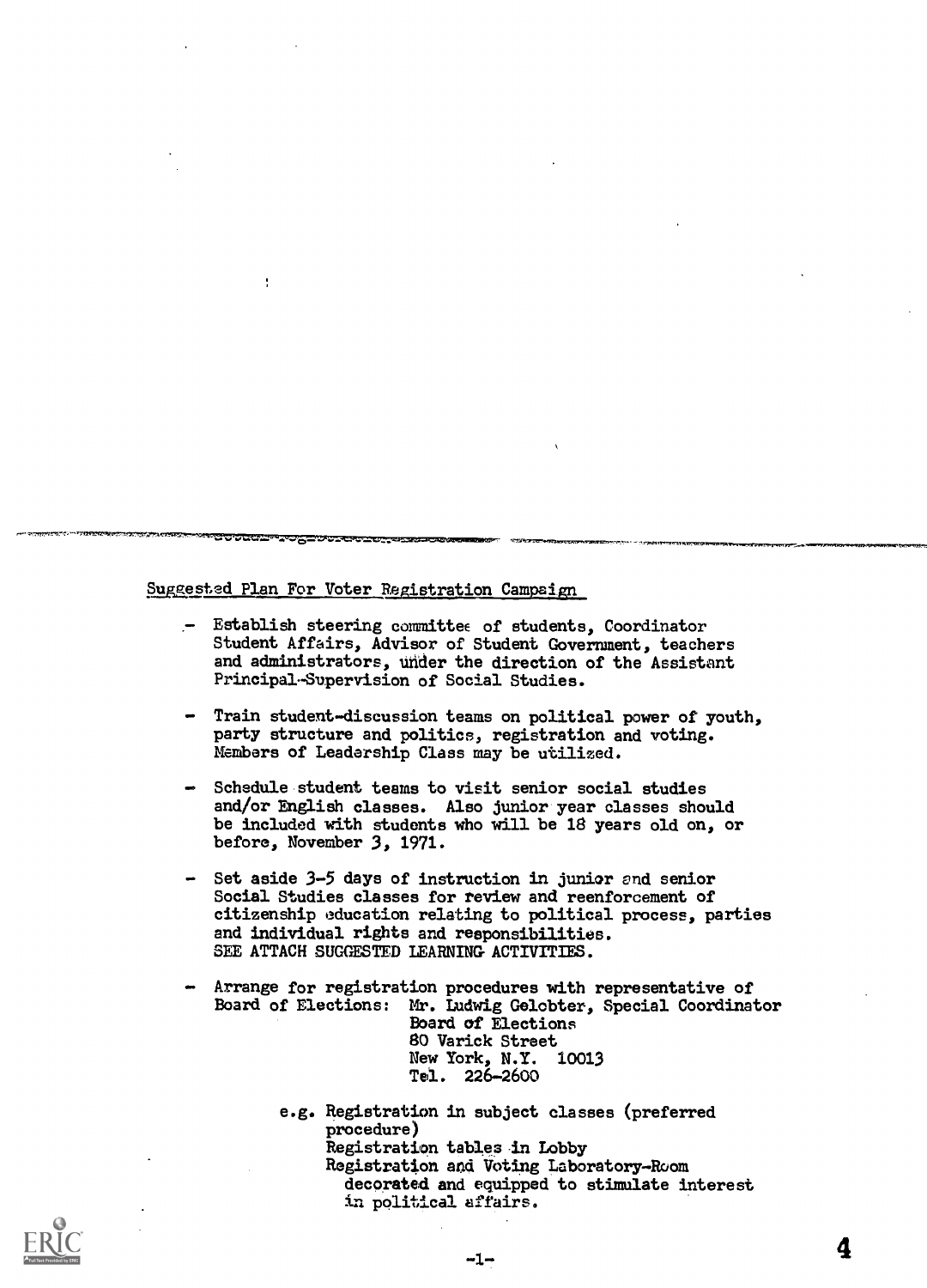### A Checklist

Select a specific day or days for student regimination. Publicize. Use all media.

Coordinate activities with Board of Election representatives.

Have all necessary voter registration materials available including worksheets. These will be provided by the Board of Elections.

Arrange for schedule of student registration. Be sure classes and students know when registration will cccur. Provide for absentees.

Distribute registration worksheets a day before actual registration to students born on or before November 3, 1953.

Have students PRINT information - Do not use shaded portion of worksheet.

### Worksheet Guidance

Give the information asked for in the areas marked by the following numbers:

1. 2. 5. G. November 3, 1971 is the time of the next election 7. 8. 9. 10. 11. 12. 13. 19. If you do not know the street address where you were born, it is not imnortant

20. This portion is only to be completed by those people who were not born within the continental boundaries of the United States or in Puerto Rico or in the Canal Zone. If you were not born in the United States and your parents were not citizens at the time of your birth, you will need to bring your mother's, father's or your own citizenship papers and complete 420.

į

Ì

Ĵ,

 $\frac{1}{2}$ 

STUDENTS ARE TO BRING COMPLETED WORKSHEETS ON DAY OF REGISTRATION IN ORDER TO COMPLETE OTHER FORMS

There are no literacy requirements.

Citizenship All persons born within the continental boundaries of the United States, in Puerto Rico or the Canal Zone are citizens. Proof of citizenship must be presented for students whose parents were not citizens of the United States at the time of their birth.



5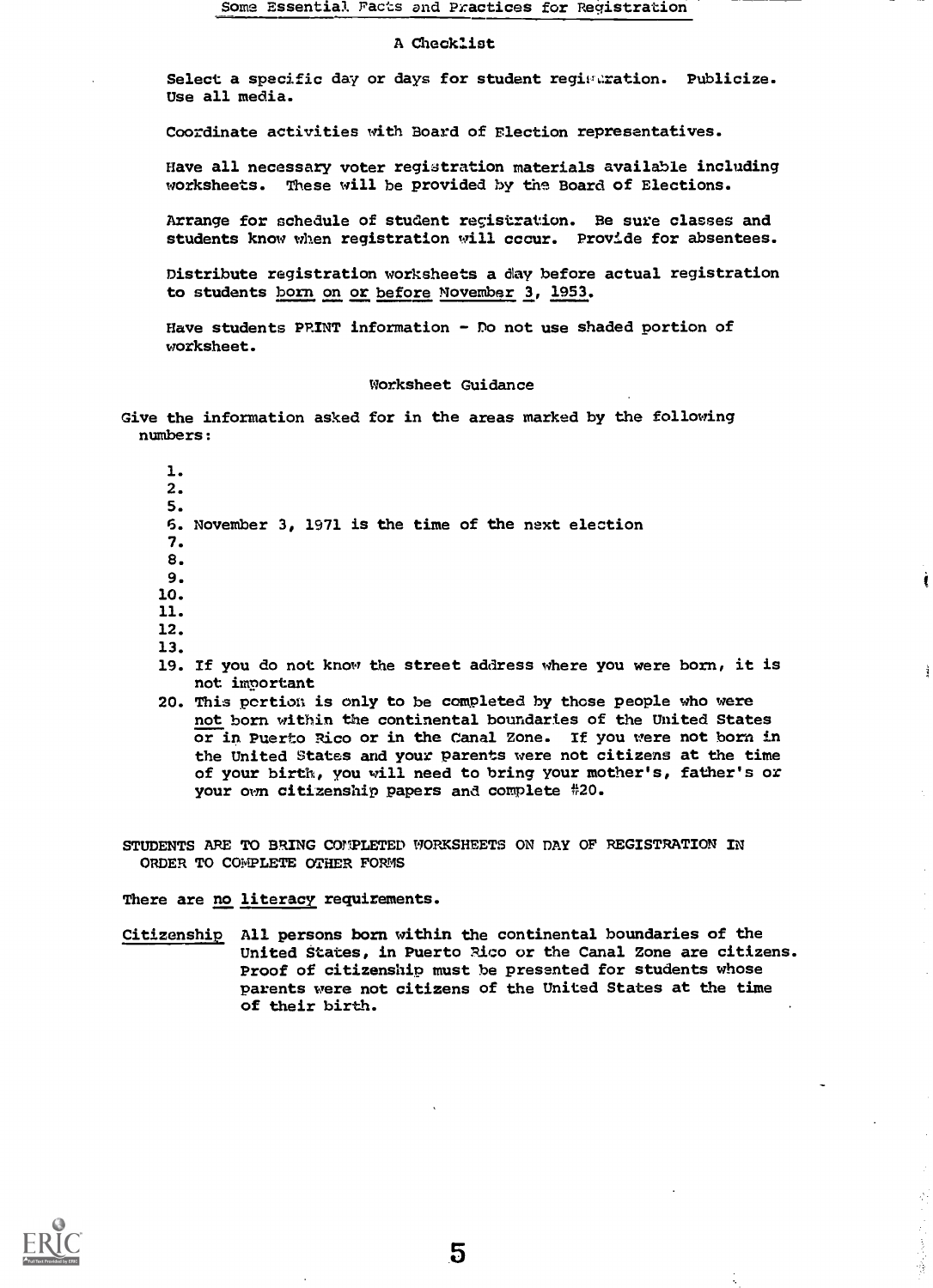## 6

### Sche Suggested Teaching Strategies

### Large Group.Class and Small Group,Activities

- Prepare sample lesson plans around such topics as: The importance of voting in a democracy, how election machinery works, role of third parties, propaganda analysis.
- Prepare a bulletin board of background information on the election process.
- Construct a chart announcing the increasing number of registered student voters
- Prepare a chart-check list of the steps in active political participation-Canvassing, Petitioning,, poll-watching, "ringing door bells" and telephoning surveys, reminders and information to voters, attending meetings and rallies, etc.
- Debate or Panel Discussions: The States should ratify the 26th Amendment. Presidential Nominees Should Be Selected By National Primaries. The Electoral College Should Be Abolished.Dissident Factions in The Republican and Democratic Parties. Should Form a Third Party. New York State Voters Should Approve the Amendment to State Constitution lowering the Voting age to 18. Party Registration is Necessary.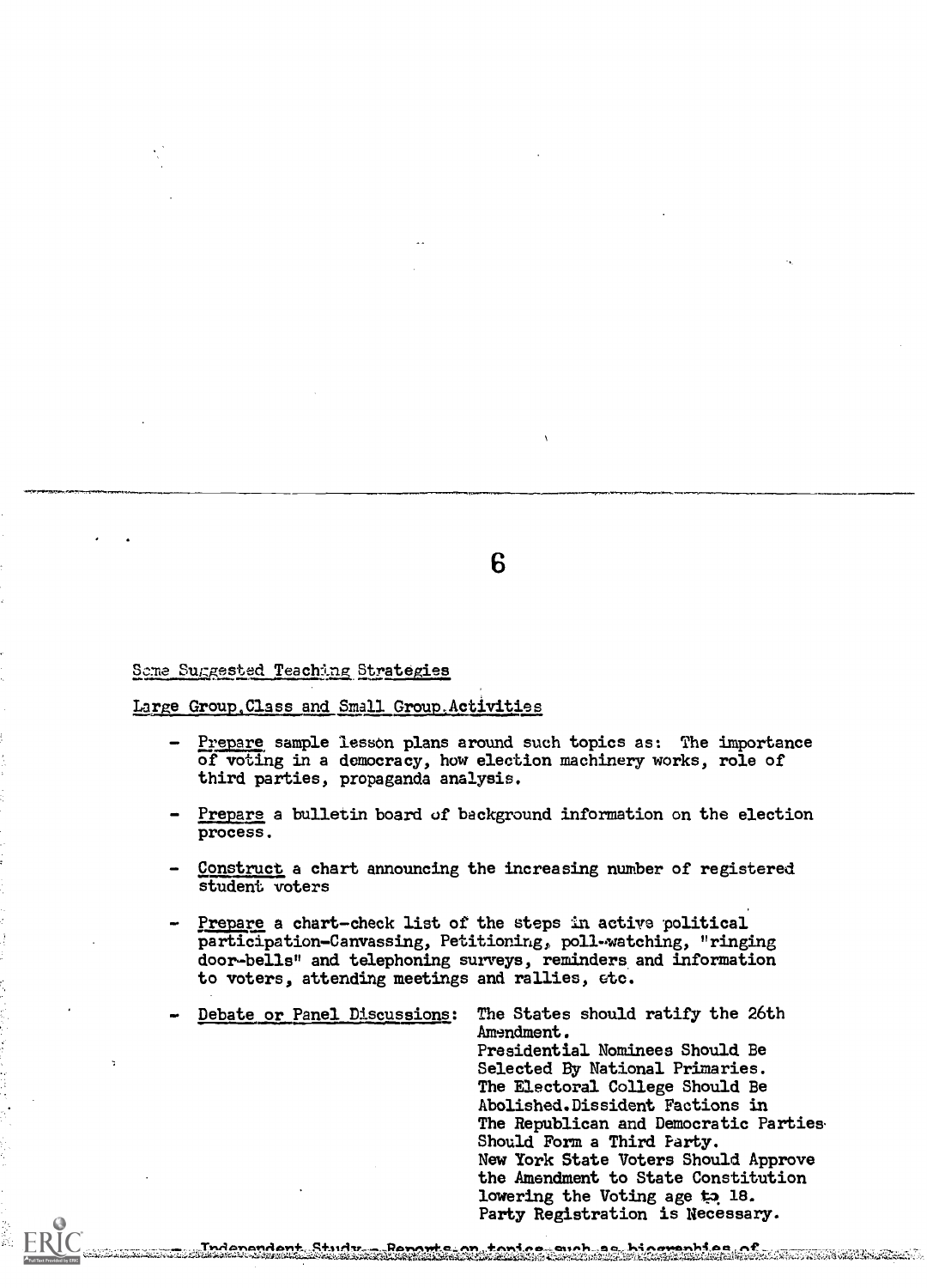Independent Study - Reports on topics such as biographies ofthe political candidates, reasons for voter apathy, proposals. for reforming the Electoral College, the influence of third parties on American politics.Book reports (e.g., "The Last Hurrah").

PSWITIT,P.mcm-Ztravectwastmetwommsee

- Show filmstrips and films on political parties, election of the President, Congress.
- Involve Students in the State Constitution Amendment referendum granting 18 years olds the right to vote in state and local elections and for U.S. Constitution Amendment passed by The Congress.
- Organize Student Voter Registration Drive (see guidelines above)
- Set up a special election room or "voting laboratory." Simulate real voting process and techniques with real voting machines and booths. Stock with appropriate literature. Staff with representatives of local political clubs to hold demonstrations and answer questions.
- Hold assembly program, forums, and Town Meetings, inviting representatives of the rajor political parties as speakers and participants.
- Disseminate and distribute registration literature and facts (e.g. League of Women Voters pamphlets).
- Publish in the school newspaper  $\cdot$   $\cdot$  a page or section on "Registration News".
- $D$ isplay campaign posters throughout the school building  $-$  not only candidates pictures, slogans, etc., but also charts and graphs illustrating close pluralities in previous Federal election, (e.g., 1960, 1968).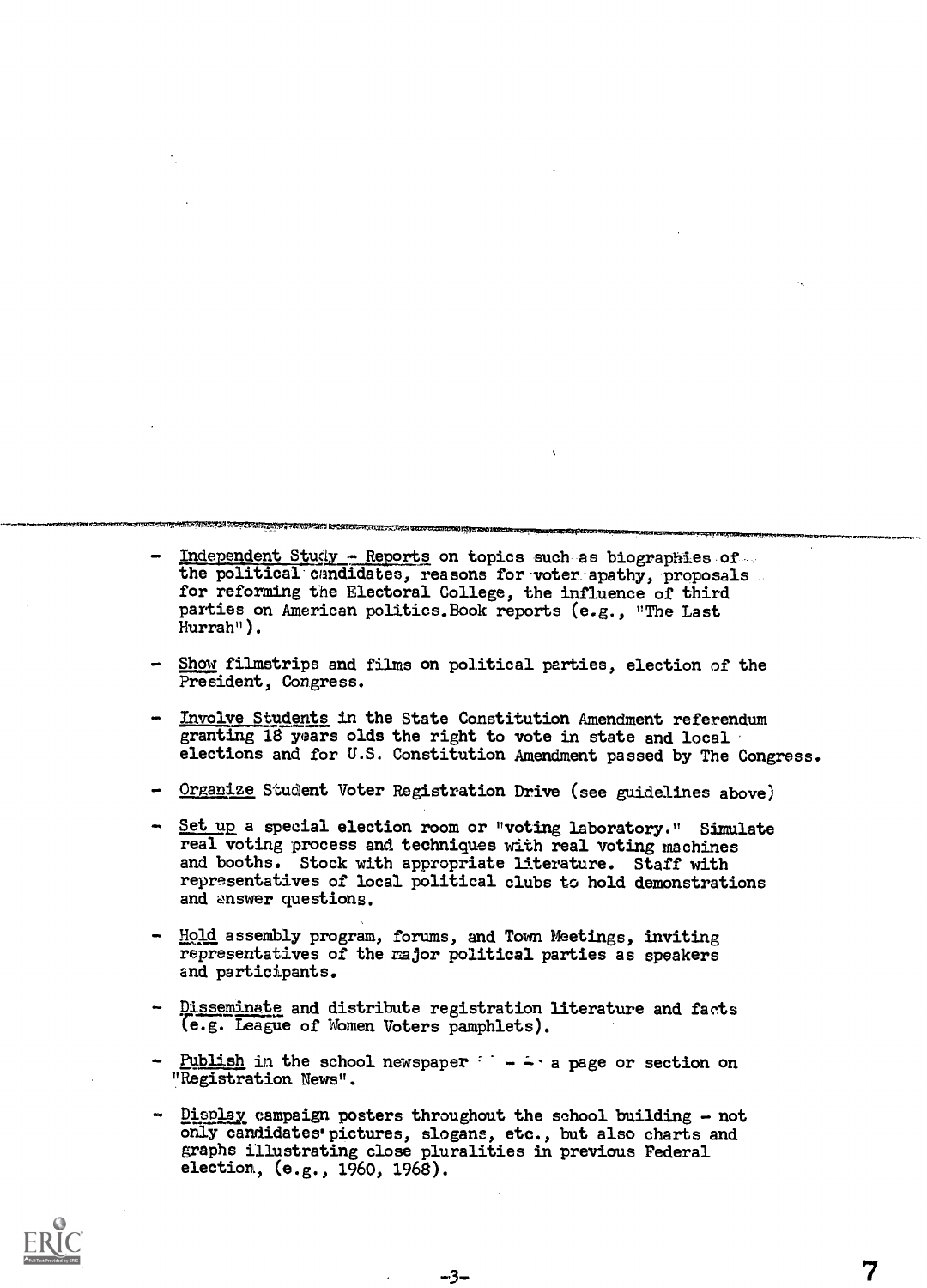## 8

SUGGESTED TEACHING MATERIALS

Movtivational and Discussion Materials

Special in The New York Times

. WASHINGTON, March 23-

New York Times March 24, 1971

# Plan for Full Voting at 18 Sent to States by Mouse

180-to-19 Vote Finishes Amendment Is Expected Action in Congress on to Clear Legislatures Before '72 Election Lowering of Age

By MARJORK RUNTER Special to The New York Times

**Program** 

WASHINGTON, March 23 The constitutional amendment -A proposed constitutional to give 18-year-olds the right mendment to lower the voting to vote in all elections appears are to 18 in all elections likely to win approval in iented Congrecs today after enough state legislatures to attle more than token oppo-take effect by the 1972 elecitions. kion.

A survey of the outlook for If ratified by at least 38 of be 50 state legislatures, it the proposed 26th Amendment, would become the 26th Amend-conducted over the last few nent to the United States Con-days by The New York Times, titution.

indicates that at least 28 states al approval came today in will approve it within a short House on a vote of 400 to period. Once 38 legislatures The Senate approved the approve the proposal, it autowoposal, 94 to 0, on March 10. natically takes effect.

tike most tomolation it does Neav of the sixter social most

### New York Times March 24, 1971

## **Text of the Proposal** For 18-Year-Old Vote

Special to The New York Times WASHINGTON, March 23 -Following is the text of<br>the proposed 26th constitutional amendment, sent by Congress to the state legis-<br>latures today, that would permit 18-year-olds to vote

fin all decidents.<br>Section 1. The right of cit-<br>izens of the United States,<br>who are 18 years of age or<br>older, to yote shall not be denied or abridged by the United States or by any state on

account of age.<br>Section 2. The Congress shall have power to enforce this article by appropriate legislation.

### Negro History Bulletin January, 1971

Finally, with a new logelher and with a new breed of y blacks who will include in their tify a well-mastered discipline the nation will need, let us de an unprecedented interest in political machinery of the ecthat will make affective use o new shungth in the cities.

No one knows what dire change will take. There is wis in the notion that from the top c mountains there is a peripheral v that one cannot have looking. from half-way up one side. We ca dictate the terms of power red bution until that power is real ! ---in our hands. Today, the I masses in the cities constitute a for sociology dissertations, ed tional experiments and econe dilettantism. I am crushed by equating of the black masses urban biight. Let the black ma: be equated with black poli strength. This is happening in N ark. in Atlanta, in Norfolk, in F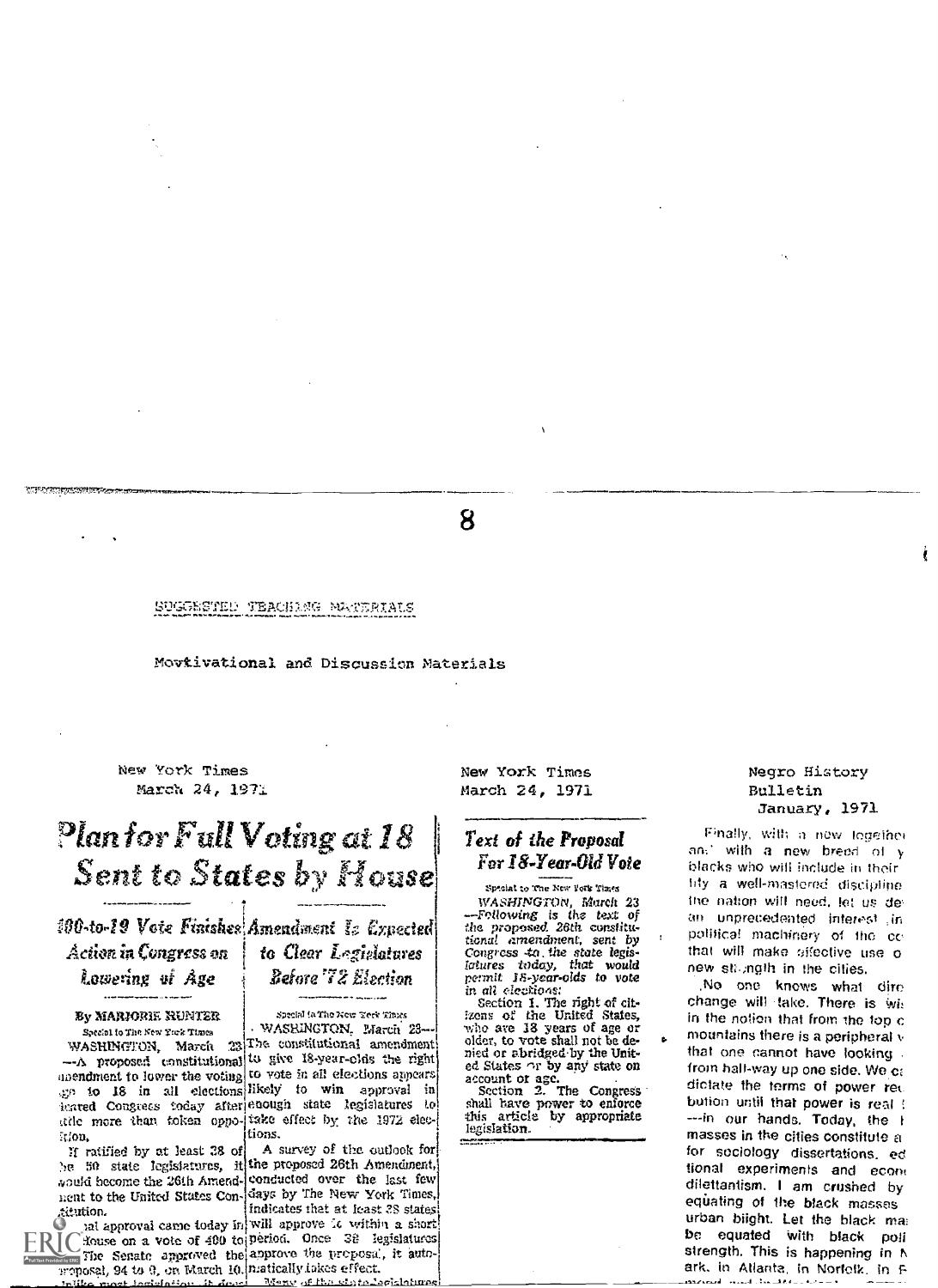WERE THE REPORT TO THE REPORT OF THE REPORT OF THE TIME TO THE TIME OF THE TIME OF THE TIME TO THE TIME THAT T Special to The New York Times WASHINGTON, March 22 The constitutional amendment -A proposed constitutional to give 18-year-olds the right menditiont to lower the voting to vote in all elections amears ge to 18 in all elections likely to win approval in inated Congress today after enough state legislatures to and more than token oppositake effect by the 1972 elecitions.  $.300.$ A survey of the outlook for

indicates that at least 28 states!

If ratified by at least 38 of be 50 state legislatures, it the proposed 26th Amendment. would become the 26th Amend-conducted over the last few Lent to the United States Con-days by The New York Times, sitution.

Final approval came today in will approve it within a short the House on a vote of 400 to period. Once 38 legislatures 19. The Senate approved the approve the proposal, it automoposal, 94 to 0, en March 10 matically takes effect. Inlike most legislation, it does Many of the state legislatures act require the Francisco sig-are prepared to act without even waiting for formal copies inture.

Many of the state legisla- of the proposed emendeent thes were prepared to actithat elected Congrass follay. vithout even waiting for formal While some state legislatures opies of the proposed amend-seem genuinely eager to broadjent. The Minnesota Legisla- en the electorate to include erc, for example, ratified the the 18-year-olds, others appear amendment within minutes aft-prompted more by the desire it Connecticit, Delaware, Ten-voting procedures, estimated gaste and Washington also to cost up to \$20-million anfied.

nation wide.

older, to vote shall not be denied or abridged by the United States or by any state on account of age.<br>Section 2. The Congress

shall have power to enforce this article by appropriate legislation.

that one cannot have looking from half-way up one side. We ca dictate the terms of power red buttion until that nower is real ! -- in our hands. Today, the t masses in the cities constitute a for seciology dissertations, ed tidnal experiments and econd dilettantism. I am crushed by ecluating of the black masses urban biight. Let the black mas ່ນຕ່ equated with black poli strength. This is happening in N ark in Atlanta, in Norfolk, in F moud and in Washington, Only C of the eligible voters went to polls in 1968. For every one voted. two were asleep, standing a corner, leaning on a bar, or pacing up and down. Whenever erentie is made to anything urb. is a reference to black patholog

All of this must change. Be we git caught up in the rhetori revolition let us comprehend reality of politics. The pretude revolution the kind of revolution rededins rather than destroys, results in black power rather t black incarceration-let us trans the Mack urban masses to b! political articulation.

The heavens are not going divide and lower a new Jerusa in our midst. But if we get toget! acquire some critical skills and ma our foresence felt, the waters part We'll march across them I dry liand, scale high mountains a make the desert blossom like a ro

roctor, "Revolution" Samuel D. In A Techn blogical Society" ory Bulletin. Vol. 34. Negro Hist  $N_O$ . I J/muary 1971, p. 9

9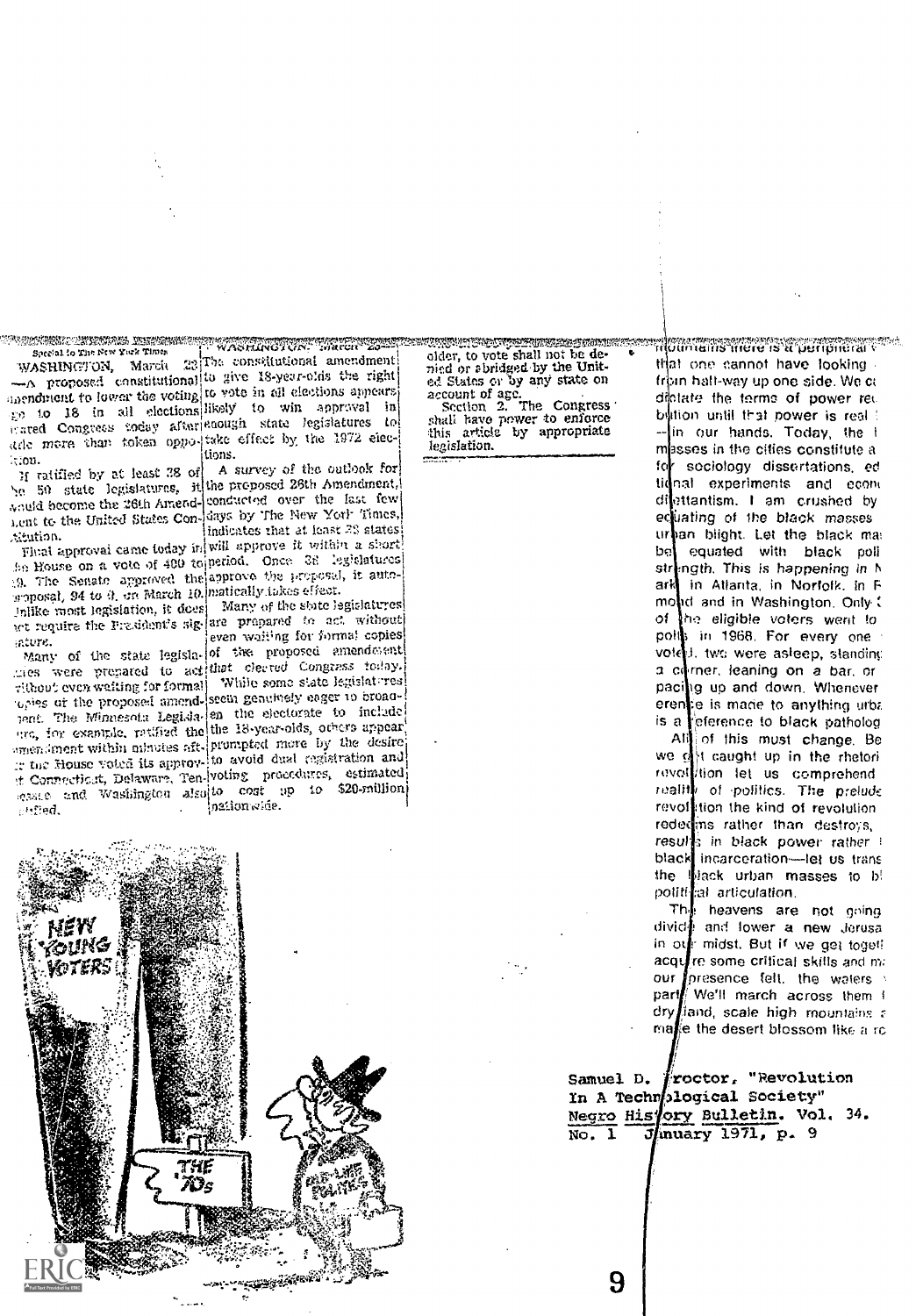rent reten tot tot tot tot to the lead of the street were the state with the street of the street of the street<br>Although the street of the street of the street of the street of the street of the street of the street of the 10

The Coming Political Struggle New York Times New York Times February 17, 1971

### By JAMES RESTON

Keeping up with the political moods ,d fads of the United States. these vs is a puzzling business. They go ere in a rebellious mood, and now, e are told. they are leaderless, elided and apathetic.

i headline-writers make out. The elespherta has charged, but nothing edamental in world or national polls has really been transformed. The has situation, it is easy to underit goes on, with the same strategy bath sides, but with different tac-,ve modified their propagande but kt their objectives.

escow promises more consumer ton Administration promises more be and less inflation. The rich na-Me and the poor nations of the orid, and the rich and poor people home, are roughly where they were year age, and unless there is some iastly thunderclap in the news, the einces are that present war and eonves out on the battiesield and in early to begin. e market place.

In short, there is not likely to be ty basic difference in the policies of 'ashington, Moscow, Peking, Saigon<br>
Until there is a change of nt in these capitals, and

and down like women's skirts. meeting in Washington this week, es than a year ago the university may an agreement not to attack one minutity and the black community manoiher, but they have no foreign or the in a rebellious mood, and now, domestic policy for the war or the Well, maybe so, but nothing in this body is playing the old political game,<br>water is guar outto as definite as organizing arguments and staffs, and entry is ever quite as definite, as organizing arguments and staffs, and od or as bad as the trend-seekers whitting to see what happens on the maybe not even then. The Democrats, another, but they have no foreign or economy, and could not define one without atiacking each other. So everybody is playing the old political game, the new 18-21-year-old voters organizing arguments and staffs. and which halp hold the decisive margin.

:s. Washington, Moscow and Peking the struggle of the last lew years, and<br>in analitied their presented but are now lottering down into silence **It is the same in world economics.** wisdom in their melancholy indolence,<br>It is the same in world economics. for the Fresident's war policy and iode in its next five-year plan. The confrontations, or demonstrations, or confrontations, or demonstrations, or stand the apathy of the people who feel frustrated nod even defeated by the struggle of the last few years, and and despair. There is even a kind of This is very odd in a generation<br>wiedow is their melancholy indolesce. That regards itself as superior, wiser for the Fresident's war policy and and more compassionate than the old component multiple  $\frac{1}{2}$  are  $\frac{1}{2}$  . The fact economic policy are set, and no new confrontations, or demonstrations, or unemployment are likely to change  $30$ , to influence policy and even to the Presi-<br>them in the next few months.  $\det(\theta)$  determine the outcome of the Presitherm in the next few months.

Still, if the people of all ages who are unhe $_{\text{free}}$ , with the old politics really want to do something about it, now is the time. If they want to influence present policies, or future Presidential candidates in both parties, it is not too but if they register the 18-21-year-olds,<br>early to begin. and ally themselves with the other

vote in the next Presidential election parties, they might very well influence<br>to 11.5 million Americans between the war policy and economic policy beto 11.5 million Americans between the ages of 18 and 21. This could easily tween now and 1972. And they could be decisive in the Presidential election be decisive in the presidential be decisive in the Presidential election of 1972. Mr. Nixon lost the 1960 elec-

NEW YORK and Mr. Rixon, ia a spectacular come Gion to John Kennedy by 113,000 votes, back, won the election of 1968. but. with only 41 per cent of the vote.

meeting in Washington this week, two major political parties are begin-<br>Eave an agreement not to attack one, ping to organize in their usual ways. What is happening now is that the arguing with one another about who Is responsible for the killing in Vietnam and the unemployment and inflation at home, but the new black voters and the new 18-21-year-old voters prob-

industry and the welfare rolls, nobody<br>been challenging both parties and old quite knowing what is going to happen. Been changing point parais and one The interesting thing about all this is that the young people who have have won, but don't know it. Because they didn't win everything in their first challenge, they are now full of self-pity and despair.

> This Is very odd In a generation and more compassionate than the old is that they now have the votes in their own age group, between 18 and 30, to influence policy and even to dential election of 1972.

The Supreme Court has given the voters who are disillusioned by both They do, however, have to come alive and organize. They cannot merely complain' or demonstrate or use violence to impose their will on the rest, but if they register the 18-21-year-olds, parties, they might very well influence tween now and 1972. And they could election.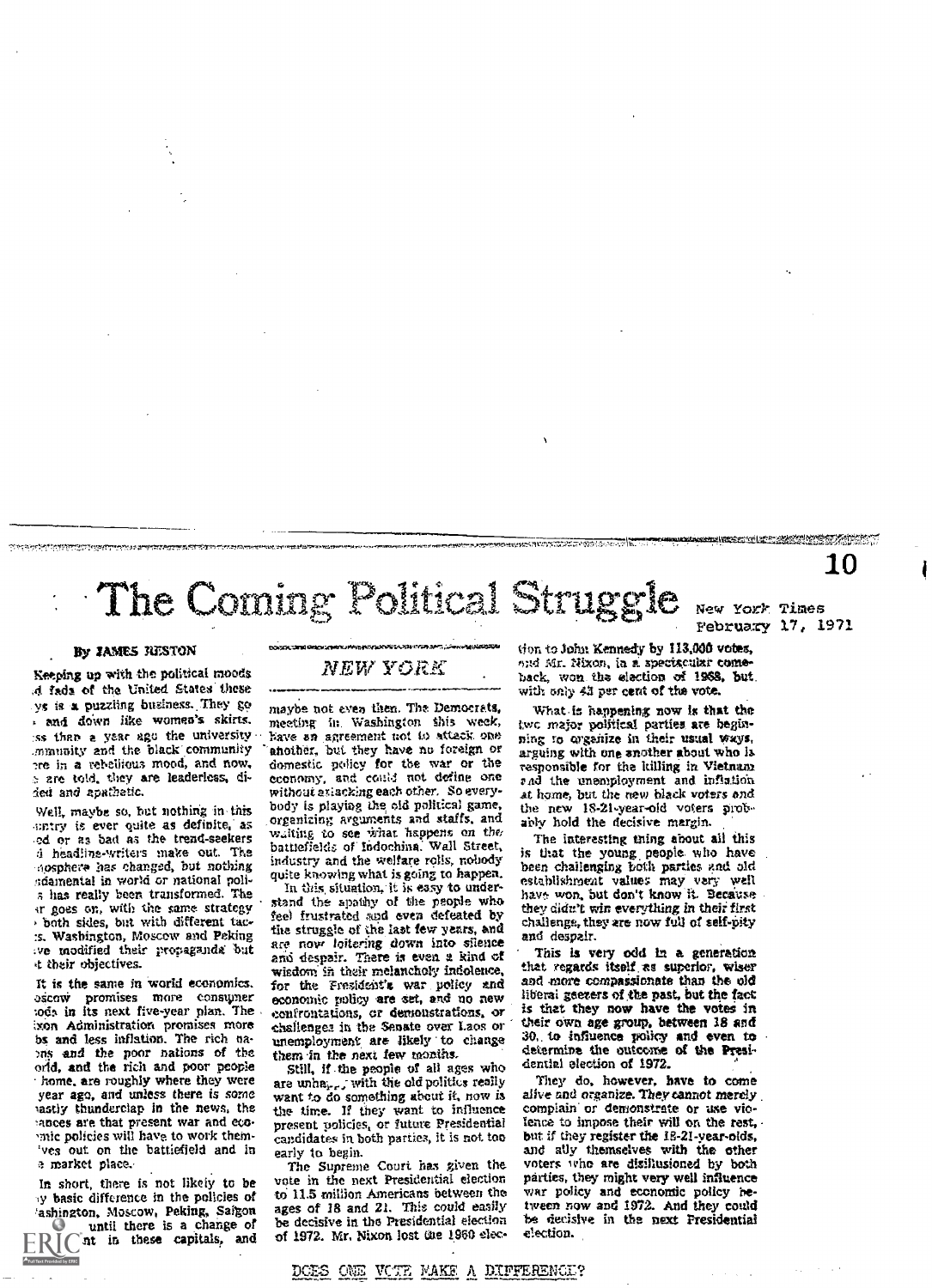In the 1948 presidential election the candidates. were Harry 5. Truman and Themas E. Dewey. In Chio, Truman defeated Dewey by 7,107 votes and received the 25 electoral votes for the state. There were 9,247 precincts in Chio. If there had been one more vote per precinct for Deway. Dewey could have won the Chic electoral votes.

. IT THE CONTROL OF THE RELEASE OF THE RELEASE CONTROL CONTROL CONTROL CONTROL CONTROL CONTROL

In that same year a history-making election took place in Texas. Lyndon E. Johnson defeated Governor Stevenson for senator. The margin of victory was 87 votes of 988,295 cast.

In California, in 1916, Woodrow Wilson defeated Charles Evans Hughes for President<br>by 3,806 wotes. If Hughes had received one more vote in each California precinct, he would have won in California. With 13 electoral votes, Hughes would have been elected President

F. Dimond and F. Pfleiger, Civics For Citizens, ?. Lippincott Co. 1970 p. 293

### **QUESTIONS FOR DISCUSSION**

计语言语言语言语言语言

In 1954 one more vote in

by three electoral votes.

en et al **termine de la construction de la construction de la construction de la construction de la construction d** 

each precinct for the losing candidate would have elected a different senator in Ohio and a different senator in New Jersey. That same year the mayor of Newark, Ohio, was elected by one vote after a recount of the votes.

In 1962 the Republican candidate for governor of Minnesota was reported to be elected by a difference of 14 votes. After two recounts, taking five months, a special three-judge state court ruled that the Democratic candidate the real winner by a 91-vote margin. The final vote was  $619,842$  to  $619,751$ .

- 1. How much difference will voting by 18 year-olds make? What changes will they want in government?
- 2. What does a vote mean in our elective process?
- 3. When the Supreme Court ruled on the right of 18 year-olds to vote, they also ruled that persons who did not know how to read and write could vote. If any, what limits should be set for the right to vote?
- 4. Now that 18 year-olds have the right to vote in notional elections, they must shoulder a greater responsibility for what happens in our social and political system. They can no longer blame "others" for mistakes made. How can the new teen-sge voters act responsibly in their new role?
- 1999 2019 12:00:00 10:00 10:00 10:00 10:00 10:00 10:00 10:00 10:00 10:00 10:00 10:00 10:00 10:00 10:00 10:00 1 Bookbay starful general style worth and taken in states and application of the states of the control of the state of the states A TO IS COMMON TO TORMS AND START I BAKEL.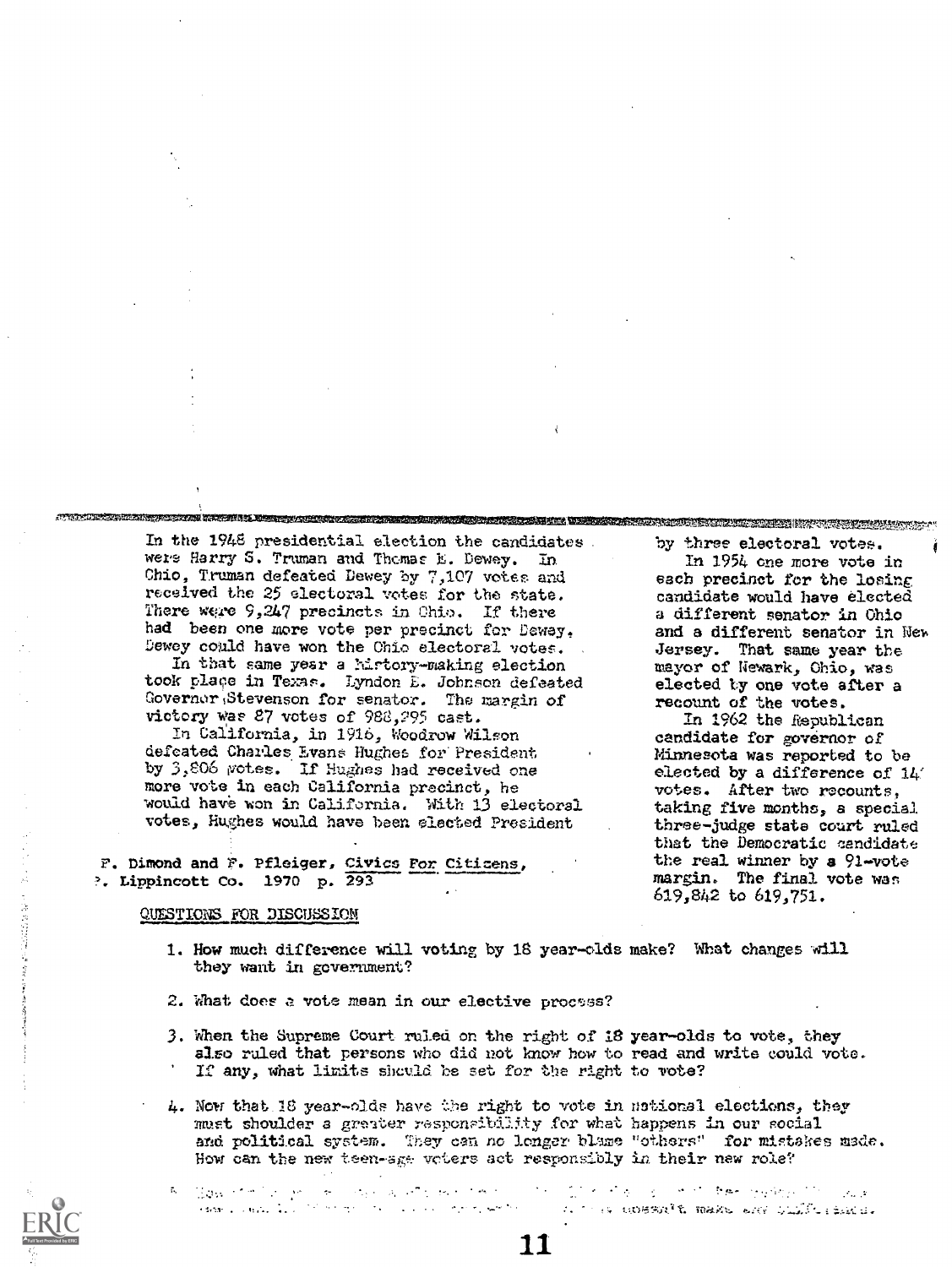Political Parties: How Do Americans Organize To Control Their Governments

### Key Concepts and Terms

politics political party two-party system minority political parties major party goals and organization independent voting liberal and conservative wings of major parties

primaries; party and public offices convention caucus majority plurality registered voter

### Understandings

- Opposing political parties are necessary in a representative democracy.
- Our two-party syste. as developed over a long period of time.
- Our two major parties share certain characteristics.
- Minor parties differ in important respects from major parties.
- A number of factors may account for voters' party preference.
- Young voters constitute a potential political influence in public policy-making.

### Reading Selections For Discussion

### Political Parties

Political parties are organizations of citizens who hold similar ideason public questions. Should the farmer receive more for his crops? Should labor unions be permitted to keep nonunion members from working in a factory? Are businesses charging too much for certain products? Should the federal government provide more money for schools? People do not think alike on these matters. Some favor helping the farmer to increase his income; others think prices on food products are too high. Some are strongly in favor of labor unions and would help them in any way possible; others are not strong for labor unions and want their powers decreased. There are many differences over business matters: in prices, working conditions, ownership, quality of products. There are similar differences over who should pay the cost of your education in school.

Political parties exist because people differ in their ideas. Those who think somewhat alike on many issues join one party. Those who think differently join another party. The political party helps people who think alike to control government.

> Stanley E. Dimond and Elmer F. Pfieger, Civics For Citizens, Philadelphia, J.P. Lippincott Company 1970. p. 292.





医子宫膜炎

- 1. 1992年4月19日により、1992年には、1992年には、1992年には、1992年には、1992年には、1992年には、1992年には、1992年には、1992年には、1992年には、1<br>1992年には、1992年には、1992年には、1992年には、1992年には、1992年には、1992年には、1992年には、1992年には、1992年には、1992年には、1992年には、1992年には、1992年に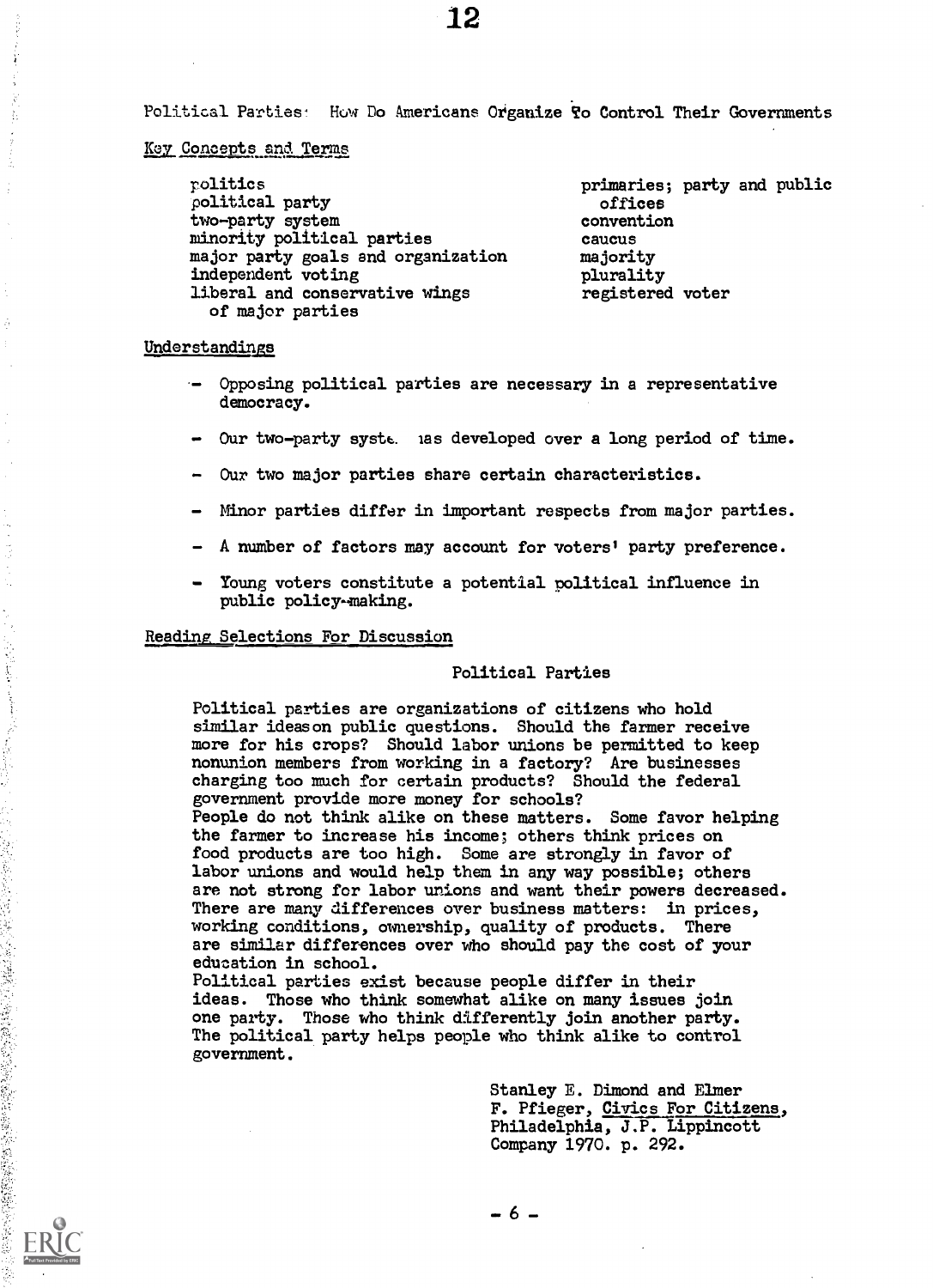### PARTIES AND POLITICS

The primary function of a political party in a democracy such as ours is to control and direct the struggle of power. From this function all other derive naturally.  $\ldots$ .

It is one of the aspirations of democracy to bring this struggle as much as possible into the open. It is the great purpose of political parties, the handmaidens of democracy, to bring the struggle under control; to institutionalize it with organization, to channel it through nominations and elections, to publicize it by means of platforms and appeals, above all to stabilize it in the form of that traditional quadrille in which the Ins and the Outs change places from time to time on a signal from the voters. The parties did not create the struggle for power; it would go on merrily without them. It would go on, however, much less purposefully and openly, and we might well be more grateful to our on parties for their modest efforts to bring under benevolent control the eternal conflict of interests described by Madison in The Federalist, No. 10. . .

(Political parties) set up and operate the machinery that places men and women in public office, and they do it at four key points! nominations, for they are organized to do the preliminary sifting of aspirants to elective office or, if necessary, to go out and recruit them actively; campaigns, for they make known to the voting public the credentials and promises of the narrowed list of candidates; elections, for they can provide (in bulk and at small cost) the swarm of citizens needed to man the polls and count the votes; and appointments, for they are no less eager to assist in the selective process than they are in the elective process.

> Clinton Rossiter. Parties and Politics in America. Ithaca, New York: Cornell University Press, 1960. pp.39-40.

(医療機関機関線を持って、医療機関は、特定の過程を利用することができる)。 しゅうしょう

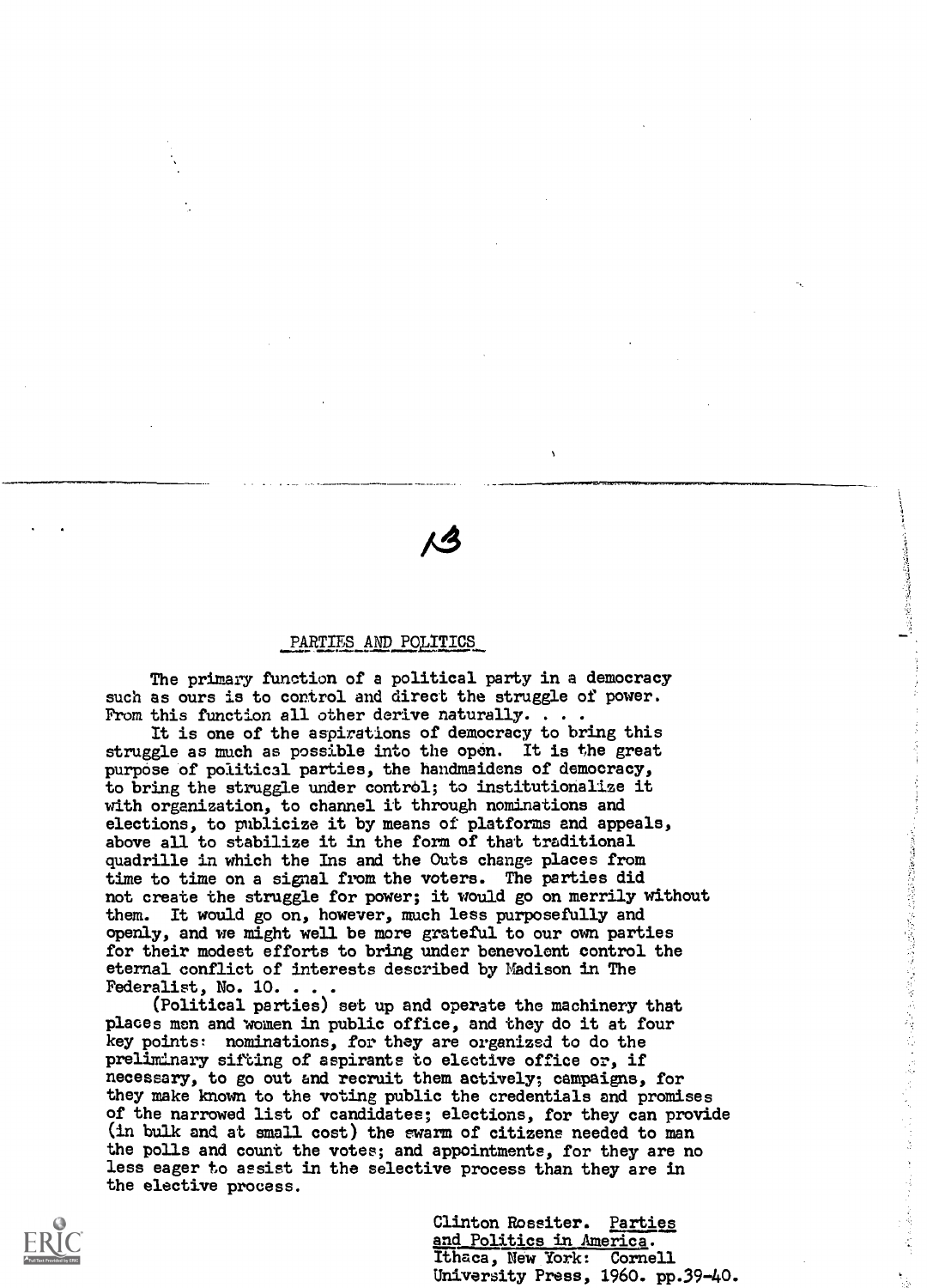and Politics in America. Ithaca, New York: Cornell University Press, 1960. pp.39-40.

### Questions For Inquiry and Discovery

.1".ersof..o..r.rtenZZOSellatoteZEleati.P.MCIEWMOS

- 1. "The primary function of a political party in a democracy such as ours is to control and direct the struggle for power." "The parties did not create the struggle for power. It would go on merrily without them." Explain and illustrate what is meant by "the struggle for power". Be specific.
- 2. Using a local, state or national election as a case study, explain and illustrate four key functions of a political party:

nominations campaigns elections appointments

- 3. How would you begin to involve yourself with a political party in your community?
- 4. Why are political parties organized?
- 5. How can individuals with common interests go about organizing a political party?
- 6. Assume you and friends want to organize a political party, describe what you consider to be basic elements you must put together.
- 7. In an interview marking his 70th Birthday, Leonard Hall, former Chairman of the Republican National Committee is quoted as asking, "What are all those young kids complaining about? All they have to do is take over enough election districts and they can take over an organization". Explain this statement.

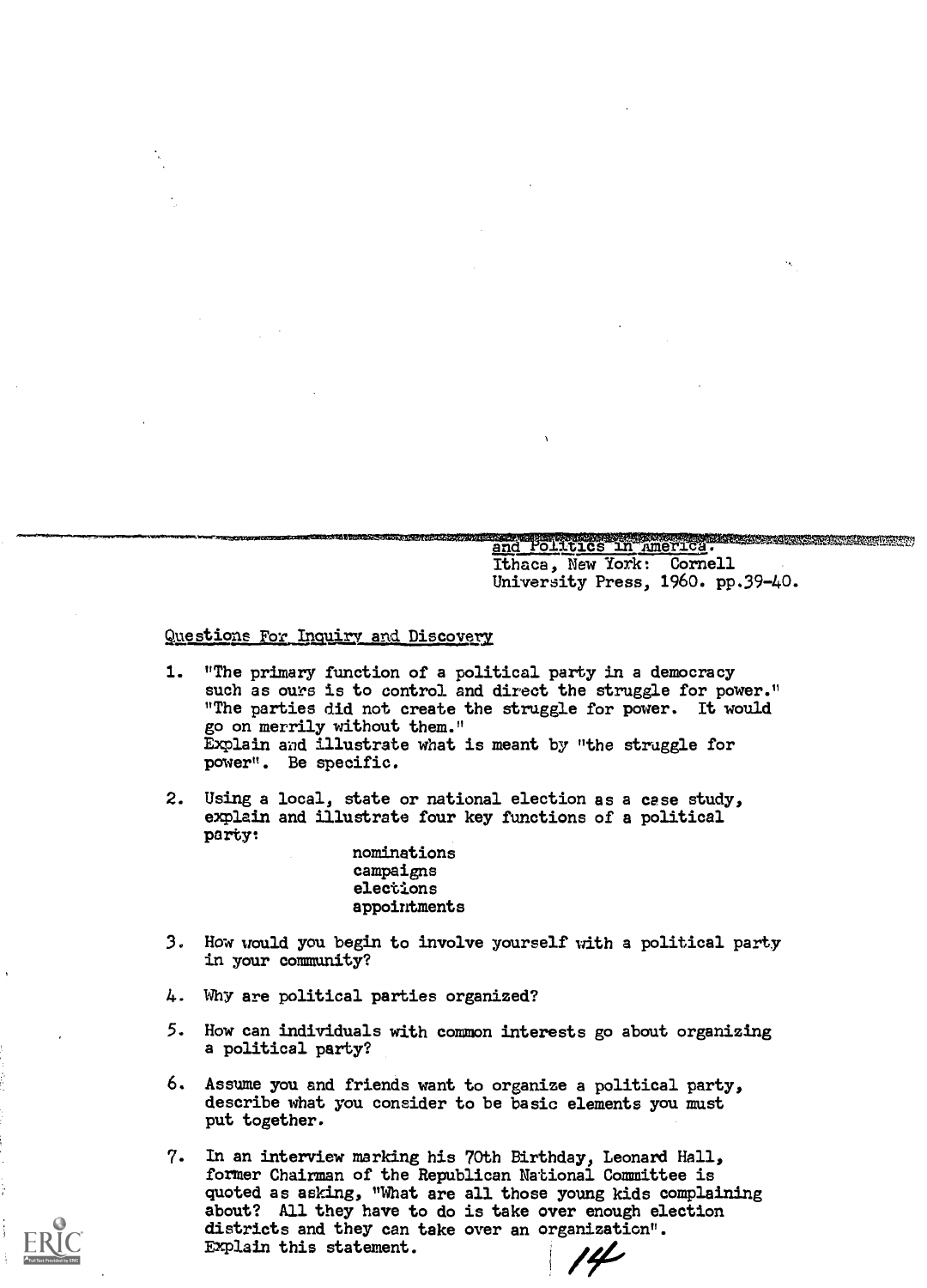/4'

### Suggested References

Alilunas, Leo J. and Sayre, J. Woodrow, Youth Faces Citizenship (J.B. Lippincott)

Bailey, Helen M. and Lazare, Eugene L., Your American Government: The Citizens Approach (McKay)

Bell, Jack, The Presidency - Office of Power (Allyn and Bacon)

Bone, A. Hugh and Ranney, Austin, Politics and Voters (McGraw-Hill)

\* Better, David, Politicians and What They Do (Watts)

Burns, James M. and Peltason, Jack W., Government By The People (Prentice-Hall)

Califano Jr., Joseph, The Student Revolution: A Global Confrontation (Morrow)

\* Dimond, Stanley E. and Pflieger, Elmer F., Civics For Citizens (Lippincott)

Doyle, D.C., The U.S. Political System and How It Works (New Americans Library) (Signet)

Eagleton Institute of Politics, Contemporary Issues in American Democracy (Webster-McGraw-Hill)

Foster, Julia, and Long Durward, America (Morrow)

กลับที่สุดสังครั้งสังคม สมบัติการณ์ สมบัติการณ์ สมบัติการณ์ เป็นประเทศไทยที่ เป็นประเทศไทยที่ เป็นประเทศไทยที่

Feuer, Lewis, The Conflict of Generations: The Character and Significance of Student Movements (Basic Books)

Free, Lloyd A. and Cantril, Hadley, The Political Beliefs of Americans (Simon and Schuster)

Kennan, George, Democracy and The Student Left (Little, Brown & Co.)

\* Leinwand, Gerald, The Draft (Washington Square Press)

Libarle, Marc and Seligson, Tom, The High School Revolutionaries (Random House)

\* Mackum, Patricia - Politics (Franklin Watts)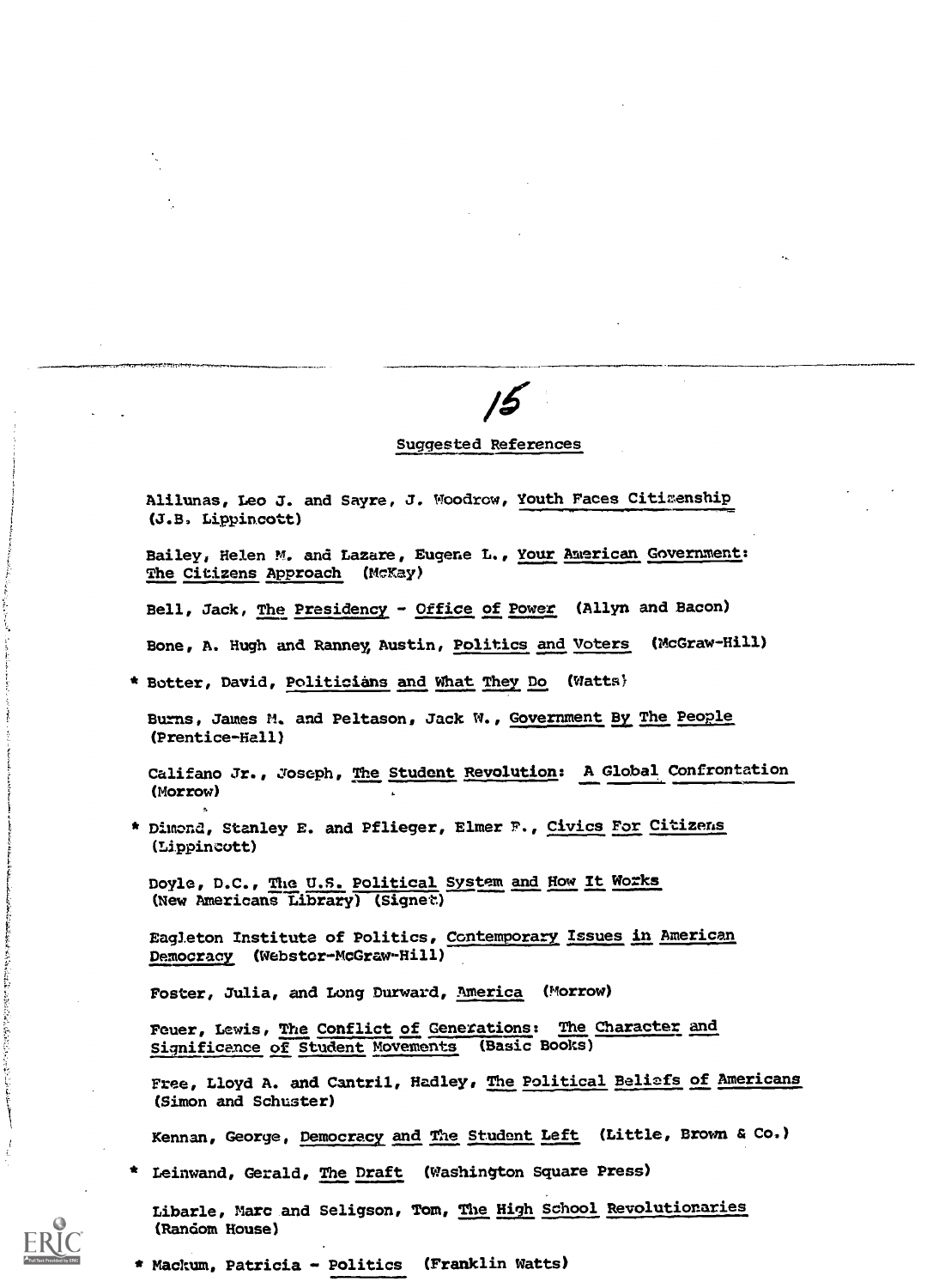## C VL O4.4tl O4.4tl O4.000 COMPANING A 4., in the MI V CIRCLE COMPANING A 4. MANINERS AND MANINERS AND MANINERS

Free, Lloyd A. and Cantril, Hadley, The Political Beliefs of Americans (Simon and Schuster)

Kennan, George, Democracy and The Student Left (Little, Brown & Co.)

\* Leinwand, Gerald, The Draft (Washington Square Press)

Libarle, Marc and Seligson, Tom, The High School Revolutionaries (Random House)

\* Mackum, Patricia - Politics (Franklin Watts)

Mead, Margaret, Culture and Commitment: A Study of The Generation Gap (Doubleday)

MacIver, R.M., Dilemmas of Youth In America Today (Institute for Religious and Social Studies)

\* Neal, Harry E., Diary of Democracy: The Story of Political Parties in America (Messner)

Patterson, Franklin (ed.) Practical Political Action (Houghton Mifflin)

Phillips, Kevin, The Emerging Republican Majority (Arlington House)

Ross, George E., Know Your Government (Rand McNally)

Scholastic Magazines - Editors - What You Should Know About Democracy (Scholastic)

\* Young, Bob and Young, Jan., One Small Voice (Messner)

Youth In Turmoil (Time-Life Books)

\* Recommended for pupils achieving below grade level.

Board of Education - Grade 11 - American History (American Studies) Course of Study and Related Learning Activities. pp. 1-5; 20-196.

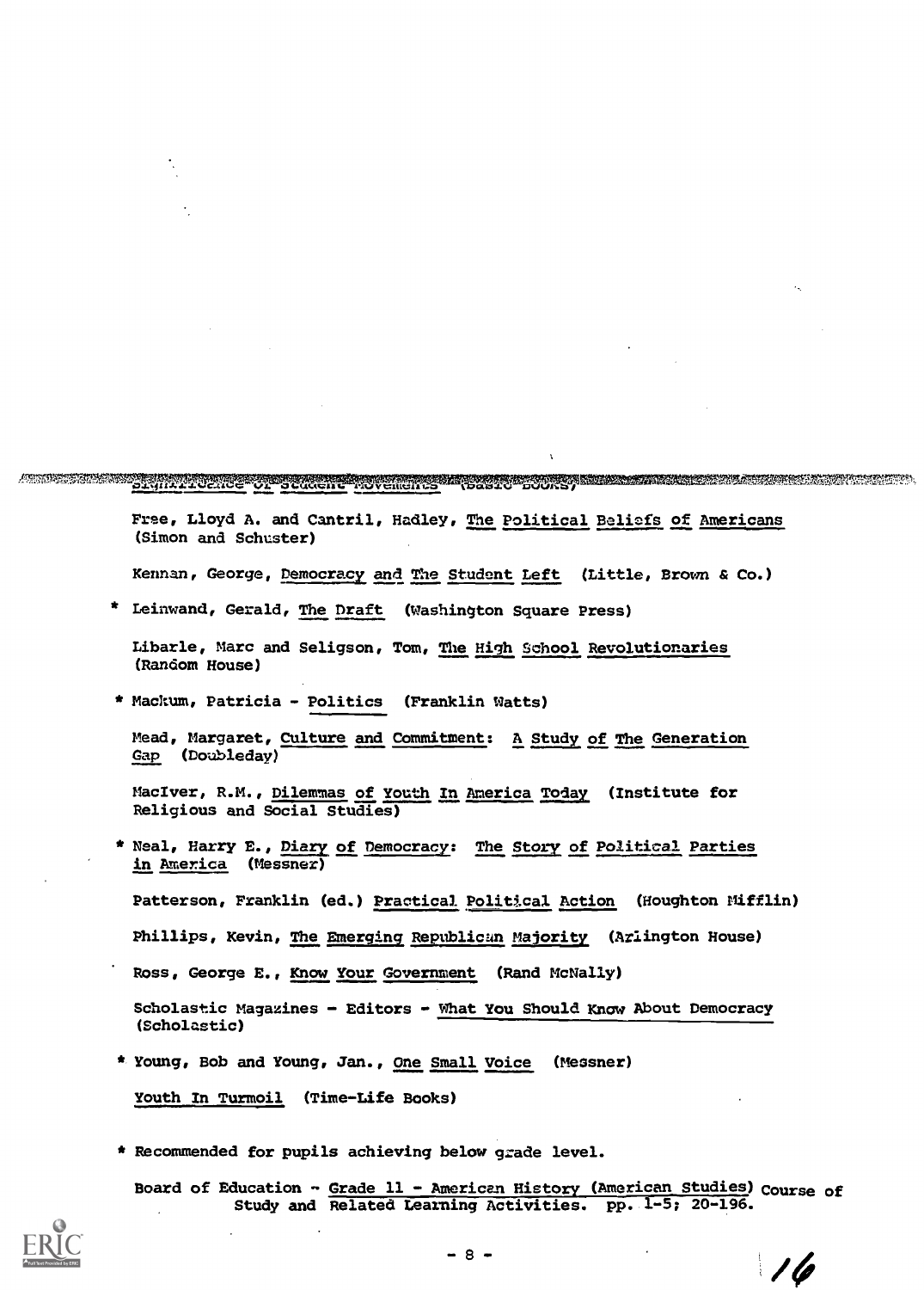Pamphlets: The League of Women Voters

| * They Represent You - In Washington, Albany, New York City  \$ .25       |
|---------------------------------------------------------------------------|
| * "You Can Be the Life of the Party" - Flyer<br>.05                       |
| Explaining the Use of the Voting Machine - (1969)<br>.05                  |
| .10                                                                       |
| Guide for Moderators<br>.05                                               |
| .10                                                                       |
| *"The Voter, the Life of the Party"-Flyer<br>.05                          |
| The Structure of Political Parties<br>Free                                |
| Designating Petitions and Nominating Procedures<br>Free                   |
| Historical Record: Apportionment, Education, Elections, Judicial<br>.50   |
| *Directory of New York State Officers and Officials<br>. 15               |
| Legislative Practices and Procedures in New York State<br>.10             |
| .05                                                                       |
| .05                                                                       |
| $\ddot{\bullet}$<br>الوارد والمحارب والمحارب                              |
| * Quantity Prices On Request                                              |
|                                                                           |
| MAGAZINE ARTICLES:                                                        |
|                                                                           |
| EXTENDING THE FRANCHISE Time, March 23, 1970.                             |
| YOUTH IS SERVED Newsweek, March 30, 1970.                                 |
| LOWER THE VOTING AGE - WHY NOT? America, March 14, 1970.                  |
| WHY NOT SEVENTEEN? National Review, March 10, 1970.                       |
| BERKELEY, 5 YEARS LATER, IS RADICALIZED, REORGANIZED AND MESMERIZED       |
| by A.H. Raskin, The New York Times Magazine, January 11, 1970.            |
| IF THE 18-YEAR-OLDS GET THE VOICE by Andrew Hacker, The New York Times    |
| Magazine, July 7, 1968.                                                   |
| TOWARD A NEW SYSTEM FOR CHOOSING A PRESIDENT U.S. News & World Report,    |
| May 11, 1970.                                                             |
| AGE OF AQUARIUS Newsweek, March 23, 1970.                                 |
| IN THE COUNTRY OF THE YOUNG by J.W. Aldridge, Harper's Magazine,          |
| October and November, 1969.                                               |
| BIG VOTE TO COME; YOUTH VOTE Time, January 4, 1971.                       |
| EIGHTEEN YEAR-OLD VOTE Nation, January 11, 1971.                          |
| SPLITTING THE DIFFERENCE; RULING ON YOUTH VOTE Newsweek, January 4, 1971. |
|                                                                           |
|                                                                           |
|                                                                           |
| SOUND - FILMSTRIPS:                                                       |
|                                                                           |

THE SEVENTIES: DECADE FOR DECISION, October, 1970. The New York Times<br>THE ALIENATED AMERICAN, December, 1969. Book and Educational THE ALIENATED AMERICAN, December, 1969. Book and THE HISTORY OF DISSENT, October, 1968. Bivision THE HISTORY OF DISSENT, October, 1968. Division Division THE GENERATION UNDER 25, April, 1968. THE PRESIDENTIAL SWEEPSTAKES, MAY, 1968.<br>STATE GOVERNMENT IN ACTION  $\mathbf{R}$ STATE GOVERNMENT IN ACTION Guidance Associates (1999) ANATOMY OF U.S. POLITICAL PARTIES  $\bar{\mathbf{u}}$ THE PEOPLE'S CHOICES

17

### FILMSTRIPS:

| <b>THE BALLOT</b>                | Universal Education and |  |
|----------------------------------|-------------------------|--|
| <b>POLITICAL PARTIES</b>         | Visual Arts             |  |
| LIBERTY AND ITS RESPONSIBILITIES |                         |  |
| INFLUENCING THE VOTER            | n                       |  |
| CHARTERS OF FREEDOM              |                         |  |

### TAPES

| THE NATIONAL PARTIES                 | Washington Tapes, Inc. |    |  |
|--------------------------------------|------------------------|----|--|
| THE PRESIDENCY                       |                        |    |  |
| POLITICS AND THE PUBLIC OPINION POLL |                        | 11 |  |
| THE COST OF CAMPAIGNING              |                        |    |  |
| THE NATIONAL CONVENTION              |                        |    |  |
|                                      |                        |    |  |

 $\ddot{\phantom{a}}$